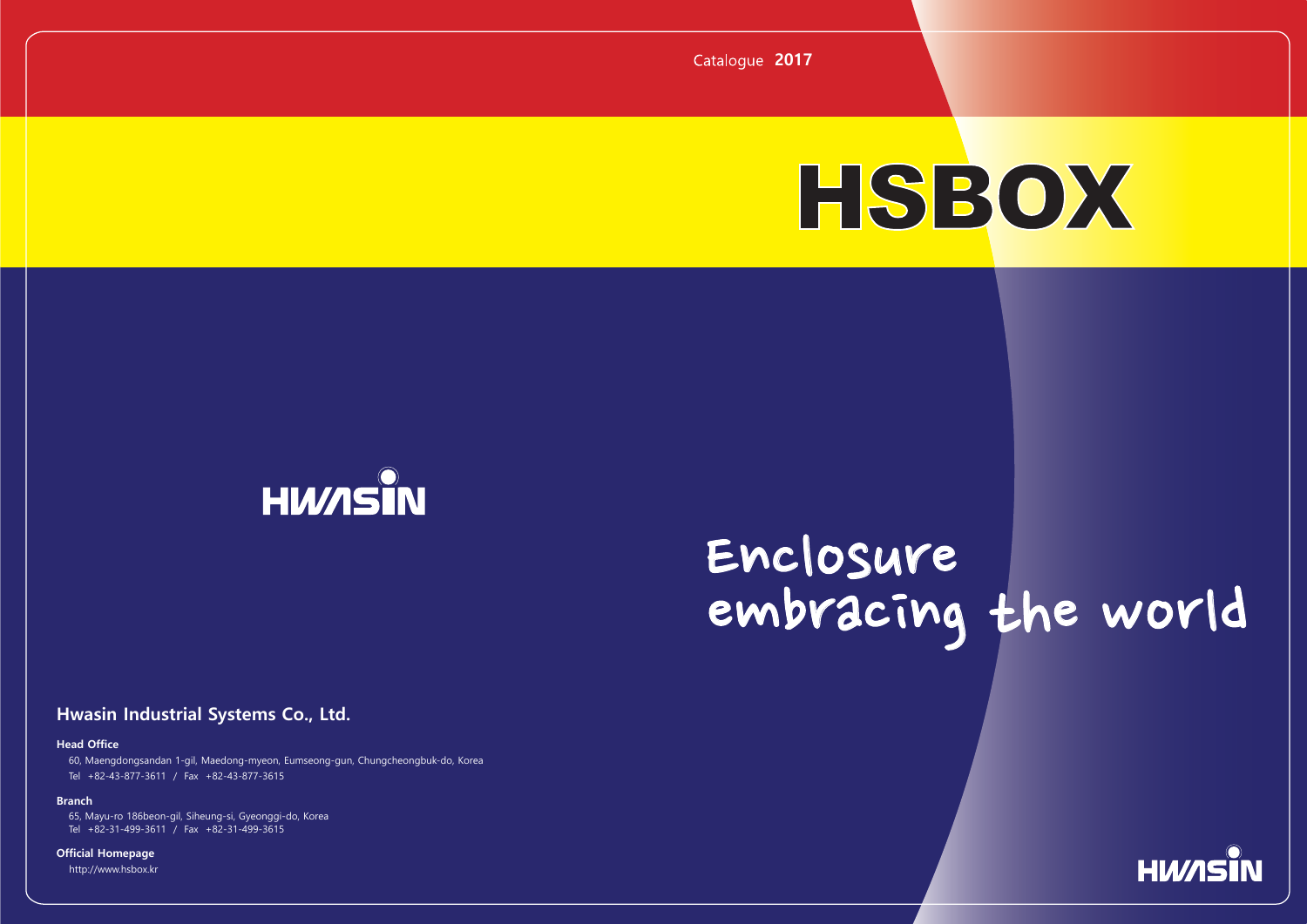Plastic Box N Series

Plastic Box Q Series

Plastic Box F Series

Plastic Box G Series

Aluminum Box Explosion Protected EX-DP Series

|    | 3P |
|----|----|
|    | 3P |
|    | 4P |
|    | 4P |
| es | 5P |
|    | 5P |
| Ū  |    |

Aluminum Box EX-AL Series



## **Plastic & Aluminum Products**

#### **Steel & Stainless Products**

Stainless Steel Box Explosion Protected EX Series

Steel Box ES / EU Series

Steel Box CD / CD-U Series

Steel Box AC-LP / ACU-LP Series

- 
- UL50 & UL50E (Electrical Enclosure) some of our products series
- ISO9001:2000, ISO14001:2004 TUV SUD IP66 ( some of our products series)
	- Venture company from Korea Gov.
	- $\circ$  Innovation Business company from Korea Gov.

Steel Enclosure RT Series

Steel Enclosure HS / HU Series

Steel Box PB Series

Steel Enclosure KP Series

| es | 6P          |  |
|----|-------------|--|
|    | 6P          |  |
|    | 7P          |  |
|    | 7P          |  |
|    | 8P          |  |
|    | 8P          |  |
|    | 9P          |  |
|    | 9P          |  |
|    | <b>10P</b>  |  |
|    | $11P - 12P$ |  |
|    |             |  |

Steel Enclosure PS / PS-U Series

Special made-to-order Products



## **Products List**

## **Certification**

We have been dedicated to manufacturing electrical enclosures over the past 30 years in Korea. Our product lineup ranges from steel, stainless, and plastic enclosures to aluminum enclosures. We are also ready to meet the specific customization (made-to-order) demands of our customers from designing to delivery. We also have products with international certifications including UL, TUV and CE and are committing ourselves to developing quality products that meet the international standards.

| <b>HSBOX</b>                   |               | Enclosures for Electrical & Control panels manufacturer                                                                      |
|--------------------------------|---------------|------------------------------------------------------------------------------------------------------------------------------|
| Company Name                   |               | Hwasin Industrial Systemx Co., Ltd.                                                                                          |
| <b>Business License Number</b> |               | 133-81-26084 (From Korean National Tax Service)                                                                              |
| Official Homepage              |               | http://www.hsbox.kr                                                                                                          |
| Head Office                    |               | 776 Ssangjeong-ri, Maengdong-myeon,<br>Eumseong-gun, Chungbuk-do, Rep of Korea<br>Tel + 82-43-877-3611 / Fax +82-43-877-3615 |
| Address                        | <b>Branch</b> | 1281-10 Jeongwang-dong, Siheung-si,<br>Gyeonggi-do, Rep of Korea<br>Tel +82-31-499-3611 / Fax +82-31-499-3615                |
|                                | E-mail        | hwasin@hibox.co.kr / kih@hibox.co.kr                                                                                         |



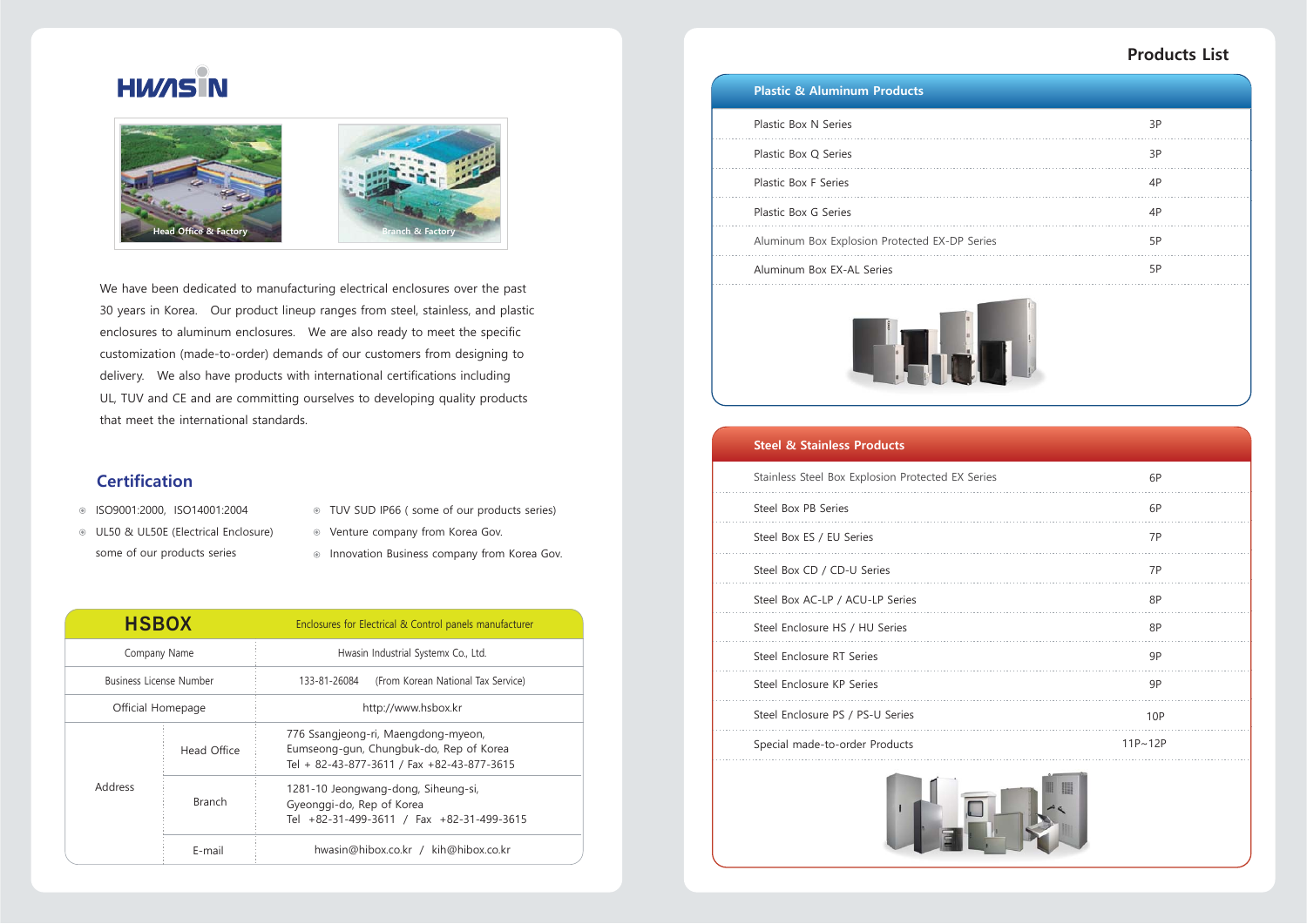

## **HSBOX Plastic Enclosure**



## **HSBOX Plastic Enclosure**



**Plastic Enclosure**



## **HSBOX Plastic Enclosure**

## **Size table**

**Size table**

## **Size table**

**Q Series G Series**<br>Covers are light gray. G Series Hinge&latch type cover. IP65 certified (TUV). Very economic price. Plastic mounting plate.

Customer can choose screw type cover or hinge & latch type cover. Covers are transparent or light gray. IP66 certified (TUV). Galva. steel mounting plate.

| Model           | Width | Height | Depth |
|-----------------|-------|--------|-------|
|                 | 150   | 150    | 90    |
|                 | 150   | 200    | 100   |
|                 | 200   | 300    | 130   |
|                 | 300   | 300    | 160   |
|                 | 300   | 400    | 160   |
| <b>G Series</b> | 400   | 500    | 160   |
|                 | 400   | 500    | 180   |
|                 | 500   | 600    | 200   |
|                 | 500   | 700    | 210   |
|                 | 600   | 800    | 260   |

| Model           | Width | Height | Depth |
|-----------------|-------|--------|-------|
|                 | 80    | 110    | 70    |
|                 | 80    | 150    | 70    |
|                 | 80    | 200    | 70    |
|                 | 80    | 250    | 70    |
|                 | 110   | 110    | 75    |
|                 | 125   | 125    | 75    |
| <b>N</b> Series | 130   | 180    | 100   |
|                 | 150   | 200    | 100   |
|                 | 150   | 200    | 130   |
|                 | 150   | 250    | 100   |
|                 | 150   | 250    | 130   |
|                 | 200   | 200    | 100   |
|                 | 200   | 200    | 130   |





| Model           | Width | Height | Depth |  |
|-----------------|-------|--------|-------|--|
|                 | 200   | 300    | 150   |  |
|                 | 250   | 350    | 160   |  |
| <b>F</b> Series | 300   | 300    | 180   |  |
|                 | 300   | 400    | 180   |  |
|                 | 350   | 450    | 200   |  |
|                 | 400   | 500    | 200   |  |
|                 | 400   | 600    | 230   |  |



# **TUV**

| Model           | Width | Height | Depth |  |
|-----------------|-------|--------|-------|--|
|                 | 190   | 190    | 130   |  |
|                 | 190   | 280    | 130   |  |
|                 | 190   | 280    | 180   |  |
|                 | 190   | 380    | 130   |  |
|                 | 190   | 380    | 180   |  |
| <b>Q</b> Series | 280   | 280    | 130   |  |
|                 | 280   | 380    | 130   |  |
|                 | 280   | 380    | 180   |  |
|                 | 280   | 560    | 130   |  |
|                 | 380   | 560    | 180   |  |





|                                               | <b>S</b> |
|-----------------------------------------------|----------|
| Customer can choose screw type cover or hinge |          |
| & latch type cover.                           |          |
| Covers are transparent or light gray.         |          |
| IP66 certified (TUV). UL50 Type 2 listed.     |          |
| Galva. steel mounting plate.                  |          |
|                                               |          |

Hinge&latch type cover. Covers are transparent or light gray. IP66 certified (TUV). UL50 Type 2 listed. Galva. steel mounting plate.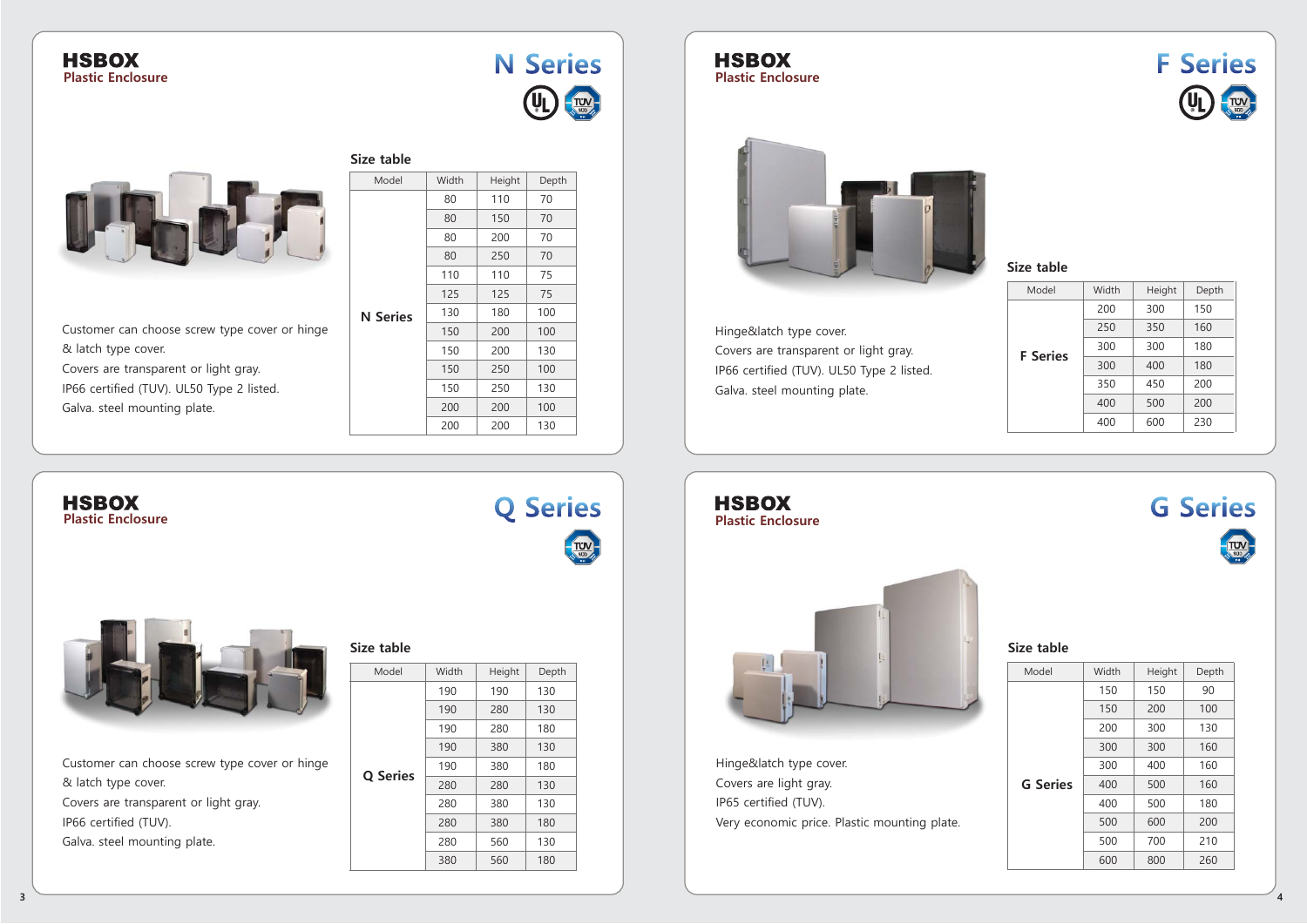# **EX Series**

## **HSBOX Aluminum Enclosure**



## **EX-DP Series**

## **HSBOX Enclosure**



## **HSBOX Enclosure**



- Aluminum / PUR Sealing Type.
- We have 8 sizes of aluminum die-casting products.

**Details are provided separately. Explosion Protected Enclosure catalog reference.**

> Hot Galvanized Steel 1.6mmT ~ 3.2mmT (Stainless Steel available) W100 \* H100 \* D100 ~ W2600 \* H3200 \* D2600

| Model |         |       | Height | Depth | Depth (Usable space) |      |  |
|-------|---------|-------|--------|-------|----------------------|------|--|
|       |         | Width |        |       | Cover                | Body |  |
|       | 0813 06 | 80    | 130    | 60    | 12                   | 34   |  |
| EX-DP | 0818 06 | 80    | 180    | 60    | 12                   | 34   |  |
|       | 1220 08 | 120   | 200    | 80    | 17                   | 47   |  |
|       | 1520 10 | 150   | 200    | 100   | 17                   | 67   |  |
|       | 1616 09 | 160   | 160    | 92    | 16                   | 60   |  |
|       | 1626 09 | 164   | 264    | 91    | 17                   | 61   |  |
|       | 2328 11 | 230   | 280    | 110   | 17                   | 79   |  |
|       | 2333 12 | 230   | 330    | 120   | 22                   | 93   |  |

## **HSBOX Aluminum Enclosure**

## Specification

- **Features**  $\circledcirc$
- Reasonalble price & Non-waterproof type
	- **Material**
- **Size**
- UL50E Type 1 Enclosure available (Special Order)
	- \* Made-to-order products available (Size, Color, Structure)
- We have 8 sizes of aluminum die-casting products.
- We have 4 sizes (0813, 0818, 1220, 1520) of aluminum boxes passed IP66 test (by KTL)



| Model |         |       |        | Depth (Usable space) |       | Size of mount plate |                                 |
|-------|---------|-------|--------|----------------------|-------|---------------------|---------------------------------|
|       |         | Width | Height | Depth                | Cover | Body                | (Galvanized Steel)              |
|       | 0813 06 | 80    | 130    | 60                   | 12    | 34                  | $69 \times 114 \times 1.6$ mmT  |
|       | 0818 06 | 80    | 180    | 60                   | 12    | 34                  | 70 x 167 x 1.6mmT               |
|       | 1220 08 | 120   | 200    | 80                   | 17    | 47                  | 113 x 192 x 1.6mmT              |
| ED-AL | 1520 10 | 150   | 200    | 100                  | 17    | 67                  | 143 x 192 x 1.6mmT              |
|       | 1616 09 | 160   | 160    | 92                   | 16    | 60                  | 149 x 149 x 1.6mmT              |
|       | 1626 09 | 164   | 264    | 91                   | 17    | 61                  | 150 x 251 x 1.6mmT              |
|       | 2328 11 | 230   | 280    | 110                  | 17    | 79                  | 216 x 266 x 1.6mmT              |
|       | 2333 12 | 230   | 330    | 120                  | 22    | 93                  | $216 \times 316 \times 1.6$ mmT |

# **ED-AL Series**

| Model   |     | Height | Depth |
|---------|-----|--------|-------|
| 2030 15 | 200 | 300    | 150   |
| 2030 20 | 200 | 300    | 200   |
| 3030 15 | 300 | 300    | 150   |
| 3030 20 | 300 | 300    | 200   |
| 3040 15 | 300 | 400    | 150   |
| 3040 20 | 300 | 400    | 200   |
| 4050 15 | 400 | 500    | 150   |
| 4050 20 | 400 | 500    | 200   |
| 5070 15 | 500 | 700    | 150   |
| 5070 20 | 500 | 700    | 200   |
|         |     | Width  |       |

## **PB Series**

## **Size table**

**Size table**

- **EX-UP** ( Stainless Steel / PUB Sealing Type )
- **EX-UC** ( Stainless Steel / Silicone Sealing Type )
- • **EX-SP** ( Steel / PUB Sealing Type )
- **EX-SC** ( Steel / Silicone Sealing Type )

## **Explosion Protected Enclosure**



## **Explosion Protected Enclosure**

 $\langle \overline{\xi_x} \rangle$   $\langle \overline{\zeta_s} \rangle$  IECEx, ATEX

## **Details are provided separately.**

**Explosion Protected Enclosure catalog reference.**

- IECEx Certificate : IECEx KTL 16.0009U
- ATEX Certificate : KRH 16 ATEX 1046U
- KCs Certificate : 17-KA2BO-0064U~17-KA2BO-0071U
- IECEx Certificate : IECEx KTL 16.0009U
- ATEX Certificate : KRH 16 ATEX 1046U
- KCs Certificate : 17-KA2BO-0059U~17-KA2BO-0063U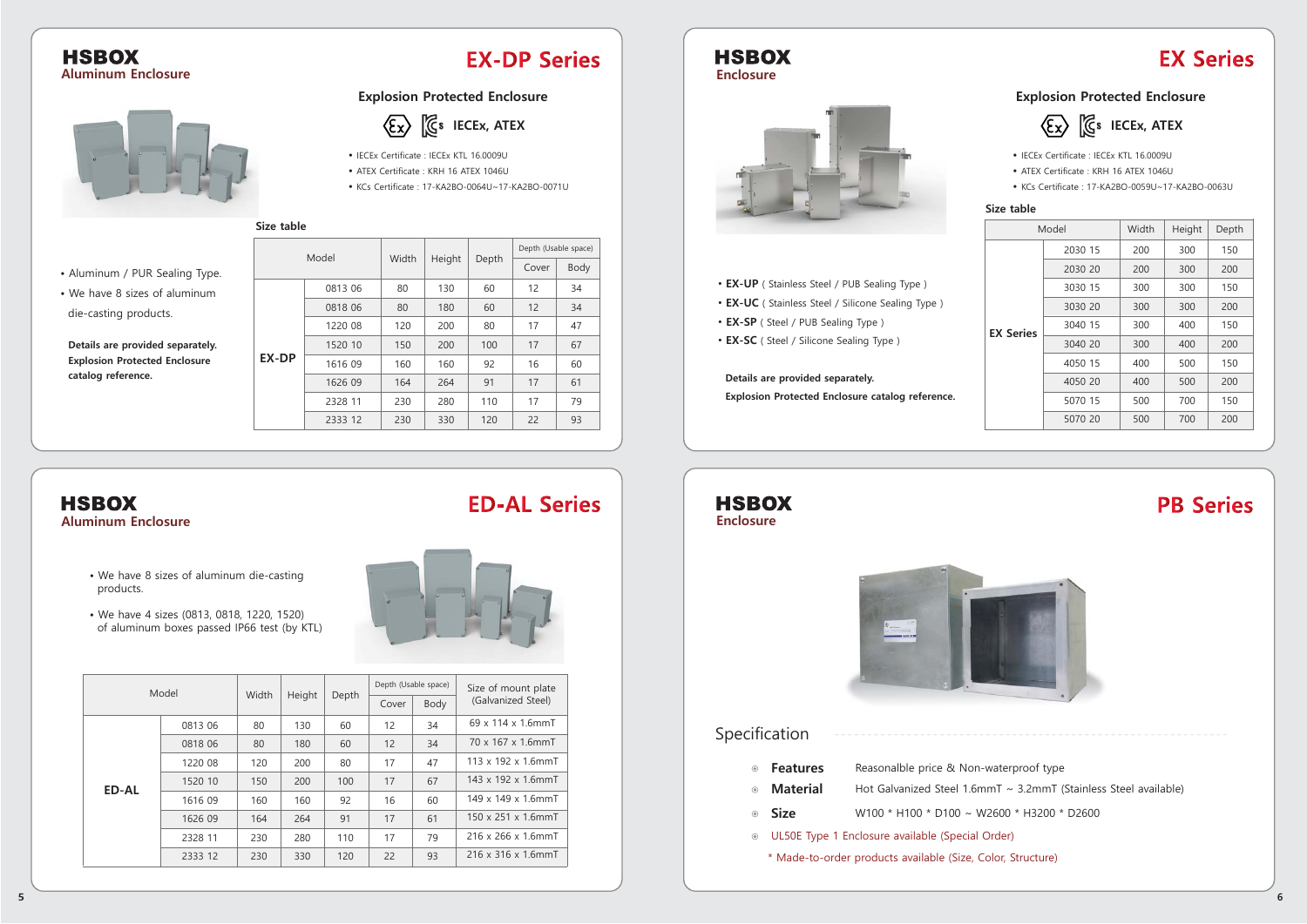| <b>HSBOX</b><br><b>Economic Enclosure</b>                  |                                                                                                                                | <b>ES / EU Series</b>   | <b>HSBOX</b>                     | <b>Compact Enclosure</b> |                                                      |
|------------------------------------------------------------|--------------------------------------------------------------------------------------------------------------------------------|-------------------------|----------------------------------|--------------------------|------------------------------------------------------|
|                                                            |                                                                                                                                |                         |                                  |                          |                                                      |
| Specification                                              |                                                                                                                                |                         |                                  | Specification            |                                                      |
|                                                            |                                                                                                                                |                         | $\circledcirc$                   | <b>Features</b>          | Reasonalble price & Rainpr                           |
| <b>Features</b>                                            | Reasonalble price & Non-waterproof type                                                                                        |                         | $\circledcirc$                   | <b>Material</b>          | Steel 1.6mmT or 304 / 316                            |
| <b>Material</b>                                            | Steel 1.0mmT ~ 1.6mmT (Stainless Steel available)                                                                              |                         | $_{\odot}$                       | Coating                  | RAL7035 Powder Coating (                             |
| <b>Coating</b>                                             | Munsell 5Y7/1 Powder Coating (Special color available : RAL7032, RAL7035)                                                      |                         |                                  | Gasket                   | Urethane Foam Gasket (UL                             |
| <b>Size</b>                                                | W200 * H300 * D100 ~ W800 * H1200 * D300                                                                                       |                         | $\circledcirc$                   | <b>Max Size</b>          | 1Door: 1100(W) * 1600(H)<br>2Door: 1200(W) * 1200(H) |
|                                                            | UL50E Type 1 Enclosure available (Special Order)                                                                               |                         |                                  |                          | IP65 certified (TUV). UL50 Type 1, 2, 3R, 1          |
|                                                            | * Made-to-order products available (Size, Color, Structure)                                                                    |                         |                                  |                          | * Made-to-order products available (Size,            |
| <b>HSBOX</b><br><b>Compact Enclosure</b>                   |                                                                                                                                | <b>CD / CD-U Series</b> | <b>HSBOX</b><br><b>Enclosure</b> |                          |                                                      |
| Specification                                              |                                                                                                                                |                         |                                  | Specification            |                                                      |
| <b>Features</b><br>$\circledcirc$                          | Reasonalble price & Non-waterproof type                                                                                        |                         | $_{\odot}$                       | <b>Features</b>          | Wateproof, Dustproof type                            |
|                                                            |                                                                                                                                |                         | $\circledcirc$                   | <b>Material</b>          | Steel 2.3mmT or 304 / 316                            |
| <b>Material</b><br>$\circledcirc$<br>Coating<br>$^{\circ}$ | Steel 1.0mmT ~ 1.6mmT (Stainless Steel available)<br>Munsell 5Y7/1 Powder Coating (Special color available : RAL7032, RAL7035) |                         | $\circledcirc$                   | Coating                  | RAL7032 Powder coating                               |
| Size<br>$^{\circ}$                                         | W200 * H300 * D100 ~ W800 * H1200 * D300                                                                                       |                         |                                  |                          | (Special color available : R                         |
|                                                            | UL50E Type 1 Enclosure available (Special Order)                                                                               |                         | $^{\circ}$                       | Gasket                   | Urethane Foam Gasket (UI                             |
| $\circledcirc$                                             |                                                                                                                                |                         | $\circledcirc$                   | <b>Size</b>              | W200 * H200 * D100 ~ W                               |
|                                                            | * Made-to-order products available (Size, Color, Structure)                                                                    |                         |                                  |                          | UL50E Type 4, 4X, 12 Listed enclosure                |





16L grade stainless steel 2.0mmT

RAL7035, Munsell 5Y7/1)

UL Listed gasket)

 $W1000 * H1800 * D1000$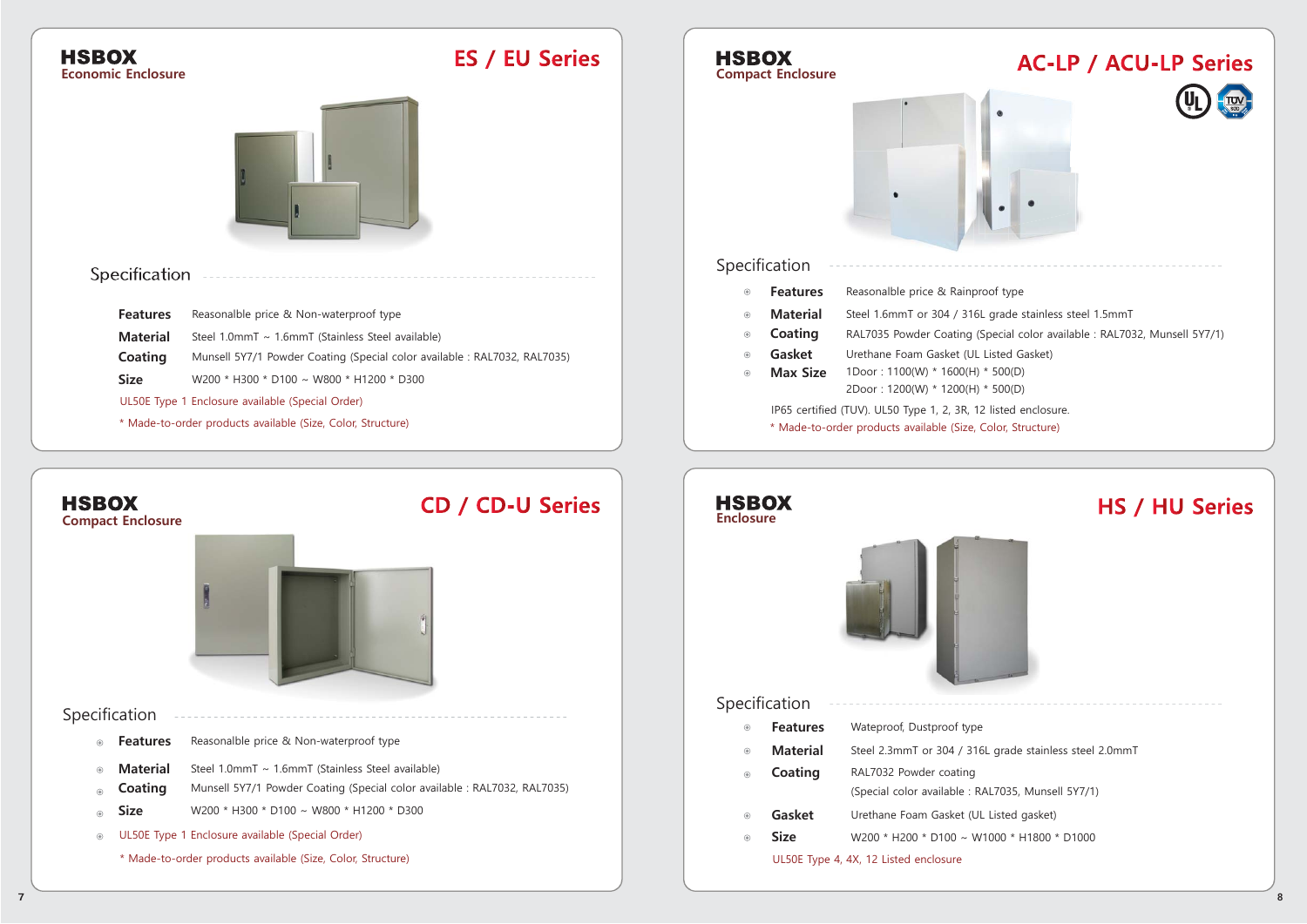**Enclosure**

**HSBOX** 

| Specification                     |                                                                           |  |
|-----------------------------------|---------------------------------------------------------------------------|--|
| <b>Features</b><br>$\circledcirc$ | Prefabricated panel, Sliding base mounting plate.                         |  |
| <b>Material</b><br>$\circledcirc$ | Steel 1.6mmT ~ 2.3mmT                                                     |  |
| Coating<br>$_{\odot}$             | RAL7035 Powder Coating (Special color available : RAL7032, Munsell 5Y7/1) |  |
| Gasket<br>$\circledcirc$          | Urethane Foam Gasket (UL Listed Gasket)                                   |  |
| <b>Max Size</b><br>$\circledcirc$ | 1Door: 1100(W) * 2300(H) * 1100(D) - IP55 certified (TUV).                |  |
|                                   | 2Door: 1400(W) * 2300(H) * 1100(D) - none certified.                      |  |
|                                   | * Made-to-order products available (Size, Color, Structure)               |  |



 Urethane Foam Gasket (UL Listed gasket) Unlimited **Size** Unlimited<br>(We manufacture this model according to User's requirements)

| Specification            |                                                                                    |
|--------------------------|------------------------------------------------------------------------------------|
| ◉ Features               | KIOSK PANEL, Installing 17 inch monitor                                            |
| Coating<br>$_{\odot}$    | NL4083, EN4673, EC4283<br>(Smooth-ton Powder Coating)<br>(Special color available) |
| Gasket<br>$\circledcirc$ | Urethane Foam Gasket (UL Listed Gasket)                                            |
|                          | Available Cable Grand: PG-13.5, PG-16, PG-25                                       |
|                          | $\star$ Mede to ender producte qualified (City Calor Ctrusture)                    |

**KP Series** 

Made-to-order products available (Size, Color, Structure)



Steel 2.3mmT, or 304 / 316L grade stainless steel 2.0mmT



|              |                |                   | (mm)                           |
|--------------|----------------|-------------------|--------------------------------|
| <b>MODEL</b> | Min Size       | Max Size          | Certification                  |
| PS-UL        | W400*H500*D100 | W2300*H2350*D1000 | NEMA 1, 3, 3R, 4, 4X & 12 (UL) |
| PS-IP        | W400*H500*D100 | W2300*H2350*D1000 | IP66 (TUV)                     |

## If the customer needs certified enclosure, please see the below size table.